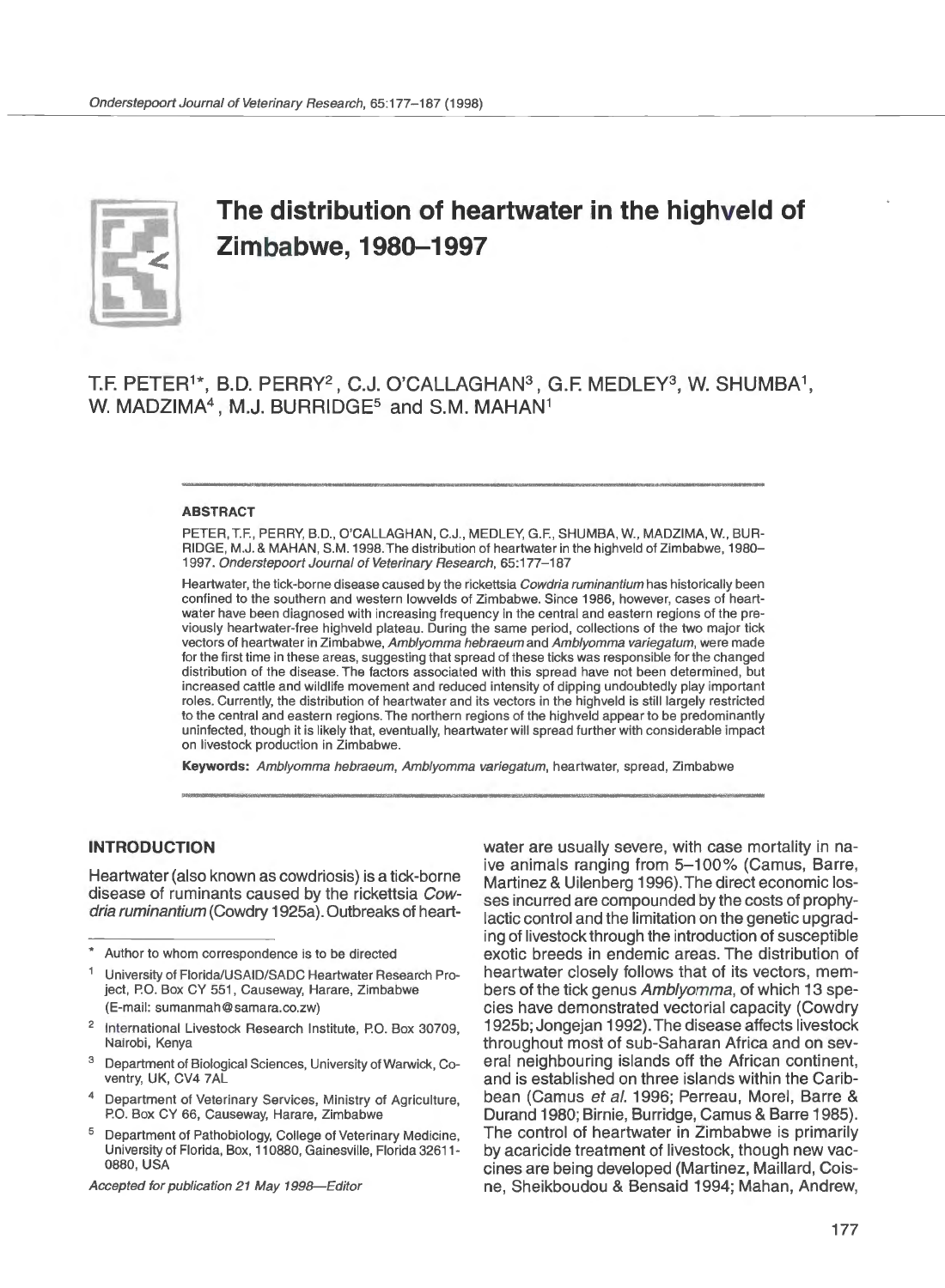Tebele, Burridge & Barbet 1995; Martinez, Perez, Sheikboudou, Debus & Bensaid 1996; Nyika, Mahan, Burridge, McGuire, Rurangirwa & Barbet 1998).

In Zimbabwe, heartwater has long been considered a disease restricted to the hot and dry lowveld regions of the south, where it is transmitted by Amblyomma hebraeum ticks, and north-west, where the vector is Amblyomma variegatum (Norval 1983). The central highveld plateau, which is cooler and has higher rainfall, has been predominantly free of the disease and its vectors. The historical occurrence of heartwater and Amblyomma in Zimbabwe has been described in detail (Lawrence & Norval 1979; Norval 1983; Norval, Perry, Meltzer, Kruska & Booth 1994). First recorded officially in 1927 in association with *A.*  hebraeum (Sinclair 1928), the disease has since undergone considerable fluctuation in distribution, largely due to changes in the distribution and abundance of this vector. The distribution of *A.* variegatum has been restricted mainly to the northwest of the country and appears to have undergone little change. Between 1927 and 1942 heartwater outbreaks within the southern lowveld occurred with increasing frequency (Fig. 1A, B), suggesting rapid local spread of *A.* hebraeum. However, rigorous short-interval dipping of cattle herds country-wide, combined with legislation preventing livestock movement out of heartwater-problem areas, eventually led, by 1975, to the restriction of heartwater, as determined by the register of officially reported cases, to three small foci in the southern lowveld (Fig. 1C). Between 1975 and 1980, a breakdown in government-provided dipping services in small-holder communal farming areas associated with civil war is believed to have resulted in the spread of *A.* hebraeum and heartwater throughout the southern lowveld and northwards across the central highveld plateau (Fig. 1D). Heavy livestock losses were incurred, and it is estimated that heartwater, combined with the other major tick-borne diseases (TBDs), namely anaplasmosis (caused by Anaplasma marginate), babesiosis (caused by Babesia bigemina and B. bovis) and theileriosis (caused by Theileria parva), killed 20-50% of cattle in affected areas, amounting to approximately one million head (Norval 1978; Lawrence, Foggin & Norval 1980). After the end of the war in 1980, attempts were made to re-establish the intensive dipping service in communal lands. While this objective was never fully attained, the disease was reported to have been eradicated from the highveld and restricted to the southern and western lowvelds (Norval et al. 1994).

Starting in the late 1980s, reduced fiscal allocation for dipping services in the communal areas resulted in reduced frequency of dipping in these areas. In response to these limitations, in 1989- 1990, the Department of Veterinary Services (DVS) began to review and revise its policies for tick and tick-borne disease control. Due primarily to economic pressure, and supported by expert consultations (Perry, Mu-

khebi, Norval & Barrett 1990), the dipping frequency in communal lands was formally reduced in 1993 from weekly in summer and biweekly in winter to weekly in summer and monthly in winter. The intention of this change was not only to reduce dipping costs, but also to promote endemic stability, which is a situation in which host, disease agent and vector coexist in the virtual absence of clinical cases of tick-borne disease, as an alternate control strategy (Norval, Perry & Young 1992; Perry & Young 1995; O'Callaghan, Medley, Peter & Perry 1998). Dipping within the privately-owned commercial herds, however, continued to be predominantly intensive. The reduction of dipping in communal areas raised concerns over the potential for the re-introduction of *A.*  hebraeum and heartwater into the highveld where livestock production is intensive and large proportions of the national herds of cattle (50%) and small ruminants (30%) exist (Norval, Perry & Hargreaves 1992; Norval et al. 1994). Outbreaks of heartwater and collections of *A.* hebraeum have already been reported at several foci in the highveld between 1987 and 1992 and it has been predicted that *A.* hebraeum will spread further, resulting in considerable economic loss from heartwater (Norval et al. 1994).

This study reports the results of investigations into the occurrence of heartwater and its vectors in the highveld from 1980 to June 1997. This is part of a larger investigation into determining the extent, rate and pattern of heartwater spread in Zimbabwe, with the aim of identifying livestock populations at various levels of risk, and predicting the eventual outcome of this spread and the potential benefit of new disease control measures, such as vaccines.

# **MATERIALS AND METHODS**

# **Region classification**

The terminology "lowveld" and "highveld" has been used in previous studies on heartwater distribution (Norval 1983; Norval et al. 1994) to describe two geographically distinct regions of the country (Fig. 2) that have historically been considered as heartwater-infected and heartwater-free, respectively. For continuity, this terminology is maintained in this study. The highveld includes most of the central plateau (> 900 m; 450- 1 000 mm rainfall/annum) and consists of Natural Regions I, II and Ill of Zimbabwe (Vincent & Thomas 1961). The lowveld  $(< 900$  m;  $< 650$  mm rainfall/annum) consists of Natural Regions IV and V and borders the highveld to the north, west and south. This classification into highveld and lowveld, in the context of studies on heartwater, is based on agroecological differences between the two regions, and not solely on altitude, which is sometimes also used to define these terms. This is because climate, land use and vegetation, which define agro-ecological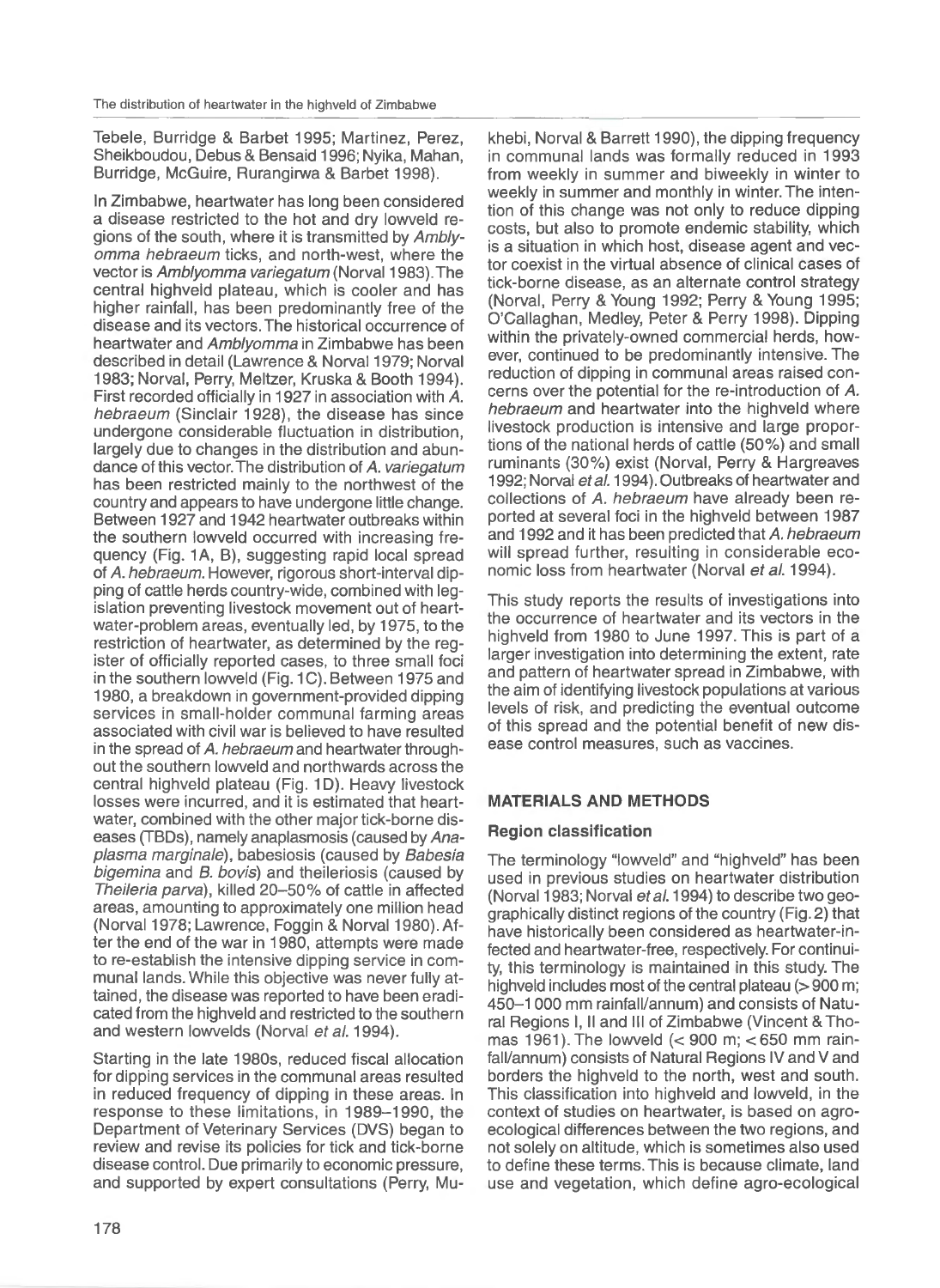T.F. PETER et al.



FIG. 1 Designated heartwater areas in Zimbabwe in 1930 (1A) and 1938 (1B), known foci of heartwater infection in 1975 (1C) and the distribution of Amblyomma hebraeum in 1975/76, 1977/78 and 1979/80 (1D) (from Norval et al. 1994)

zone, have greater direct influence than altitude on the ecology of ticks and the diseases they transmit.

Data on heartwater occurrence collected for this study were available by administrative district. In order to determine which heartwater cases occurred in the highveld, the rural districts of Zimbabwe were categorized by highveld and lowveld. Most of the districts within the provinces of Manicaland, Midlands and Mashonaland East, West and Central lie fully or predominantly within the highveld and identifications of heartwater or Amblyomma occurring within them are taken as highveld cases (Fig. 2). Districts lining the borders of the lowveld, in the provinces of Masvingo, Midlands, Matebeleland North and Manicaland and in the northern-most regions of Mashonaland East,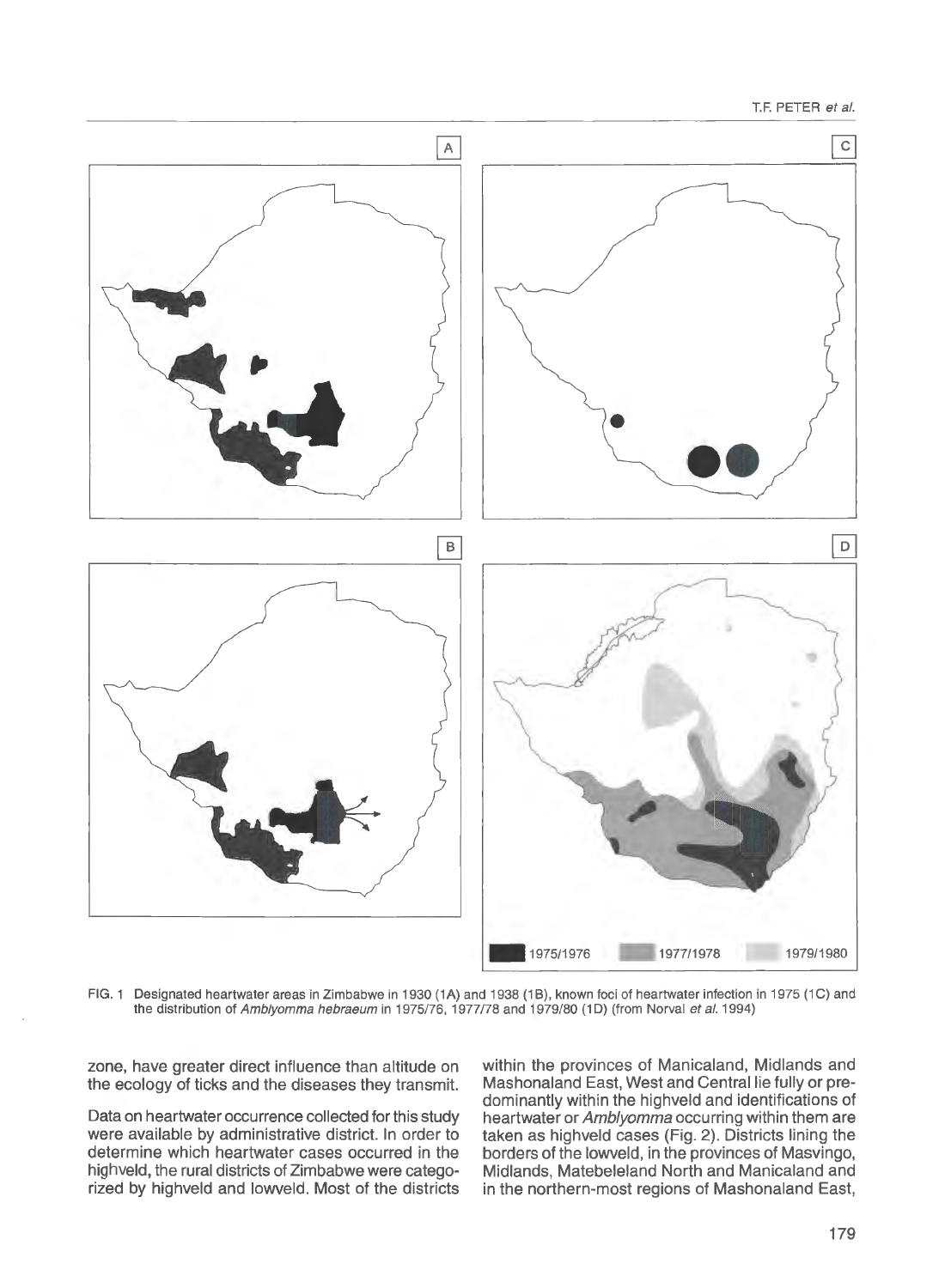The distribution of heartwater in the highveld of Zimbabwe



FIG. 2 Provinces of Zimbabwe in relation to the highveld

Central and West provinces, lie partly within the highveld and heartwater and Amblyomma identifications occurring within these districts are classified as being within the highveld or lowveld on the basis of their point locations. The remaining districts lie tully within the provinces of Masvingo, Midlands, Matebeleland North and Matabeleland South, and are designated as the lowveld.

# **Production systems**

In Zimbabwe, agricultural land-use falls into tour main categories (GFA 1987) on the basis of type of production, size of holding, tenure status and management type. Privately owned and managed large-scale commercial (LSC) farms take up 38% of the agricultural land area. Livestock production on these farms is based on one or more of the following: beef, dairy, sheep, goats, poultry, pigs and wildlife. Approximately 33% of the national cattle herd is within the LSC areas. Tick and tick-borne disease control for domestic ruminants on these farms is implemented at the discretion of farm management, with periodic DVS inspections, and, particularly in the highveld, frequently involves intensive acaricide treatment. Forty-nine percent of the agricultural land is utilized as communally grazed areas, called communal lands, which carry 60% of the national cattle herd. These areas are state-owned and livestock production is predominantly beet, goats, sheep and poultry tor subsistence and marketing of surplus output. Tick and tick-borne disease control in communal lands is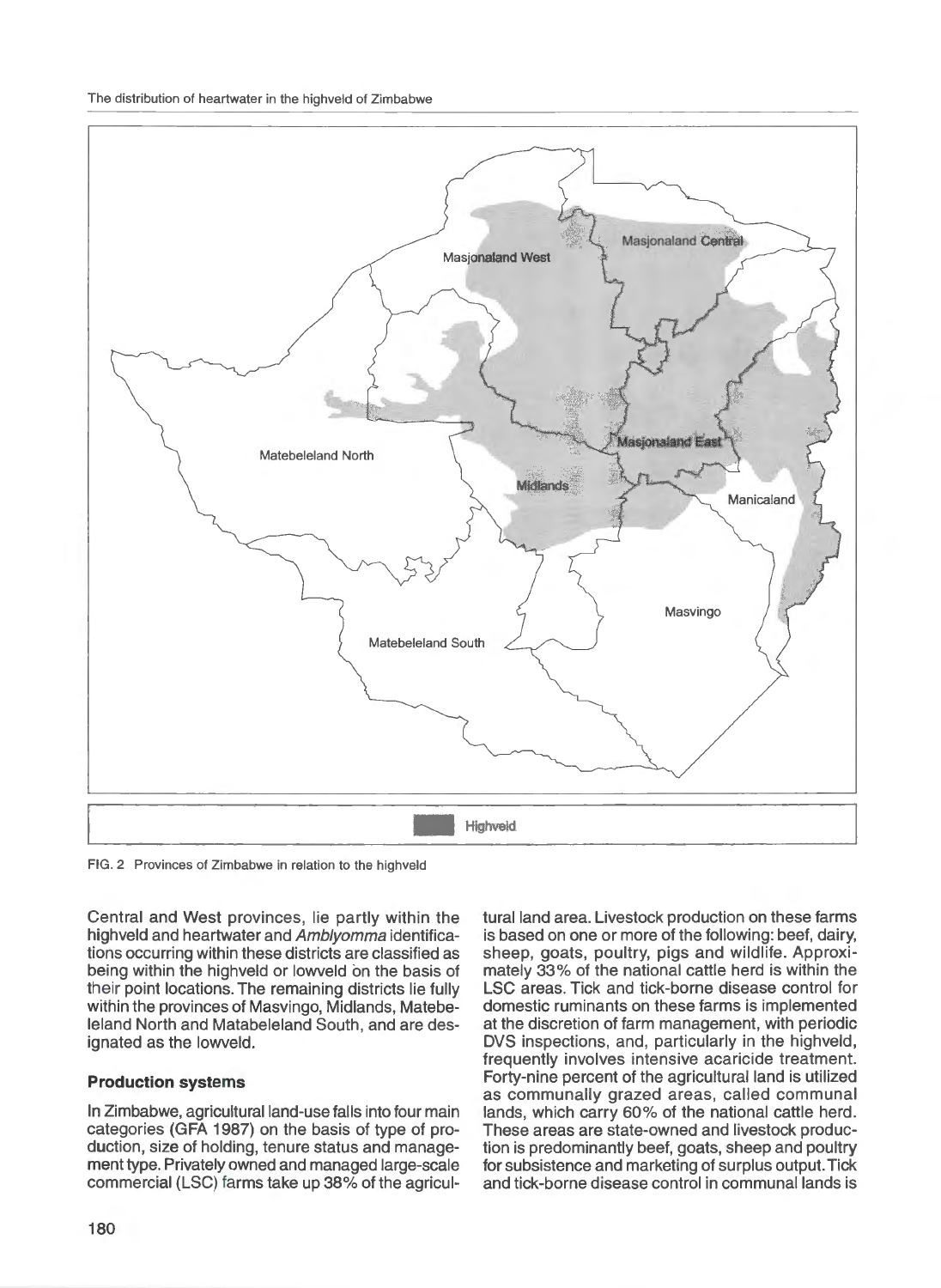not intensive and relies predominantly on strategic dipping services provided by the government through the DVS. Four percent of the agricultural land is resettlement areas which are state-owned regions, often adjacent to communal lands, into which people and livestock are introduced, sometimes from distant locations. Resettlement areas carry about 3 % of the national cattle herd and livestock production and tick-borne disease control is similar to the communal lands. Small-scale commercial farming areas occupy 8% of the agricultural land and carry 4% of the national cattle herd. These farms are individually owned and managed but unlike the LSC farms, are frequently similar in management type and the effectiveness of tick-borne disease control to the communal lands. Due to similarities in livestock production and tick-borne disease management within communal lands, resettlement and small-scale commercial farms, these areas are combined for the analysis of heartwater distribution in this study, and termed small-holder (SH) areas. Differences in production systems also occur by geographical region. In the highveld, livestock production tends to be more intensive and closely managed. In the lowveld, however, the grazing system is more extensive and animals are usuallly less intensively managed.

# **Sources of data**

Information was collected from archival sources on the location and dates of heartwater outbreaks and Amblyomma collections in each of the highveld districts from 1980 to June 1997. Additionally, field investigations were made to establish whether the disease and its vectors persisted at sites where they had previously been recorded. The sources of data utilised are summarized in Table 1 and described below.

# Heartwater outbreaks

Records of suspected and confirmed cases of heartwater in the highveld of Zimbabwe from 1980 to June 1997 were obtained from the monthly Provincial Reports of the DVS. Additional records of cases from 1994 to June 1997 were gathered from the Immediate Reporting System database initiated in 1994 and maintained by the DVS. Under the Immediate Reporting System, government veterinary personnel

are required to submit to the DVS detailed epidemiological information on all diagnosed field cases of the notifiable diseases listed by the Office International des Epizooties. Each DVS-reported heartwater case was categorized as either:

- laboratory confirmed by brain smear and/or postmortem examination; or
- suspected heartwater on the basis of clinical signs, and/or response to antibiotic treatment.

As the diagnosis of heartwater can be difficult, and there are several diseases and conditions, which should be considered in its differential diagnosis, only reports of heartwater cases that were confirmed by brain smear and/or post-mortem examination were included in the analysis. The first confirmed cases of heartwater, at least a single case, occurring within a defined area (i.e. LSC farm or SH area) were designated as outbreak.

# Amblyomma surveys

Information on the distributions of Amblyomma ticks in the highveld was obtained from surveys of ticks infesting cattle. These were:

- passive collections in limited areas from 1980- 1987;
- active country-wide collections from 1988-1991 by the Tick Section of the Veterinary Research Laboratories (DVS, unpublished data 1992); and
- active country-wide collections in 1996 (T. Peter, B. Perry, C. O'Callaghan, G. Medley, W. Shumba, W. Madzima, M. Burridge & S. Mahan, in press).

In the 1988-1991 and 1996 tick surveys, collections of ticks were made from cattle attending diptanks in all four production systems. For the current study, information on the date, location and tick species of Amblyomma collections in the highveld between 1980 and 1996 was extracted from the survey data sets.

# Field investigations

Between July 1995 and April 1997, visits were made to locations within the highveld where heartwater cases had occurred and been reported to the DVS between 1980 and 1996. These included large-scale

TABLE I Data sources for heartwater and Amblyomma distribution

| Data source                                                           | Period of collection   | Data type                                                                                                  |
|-----------------------------------------------------------------------|------------------------|------------------------------------------------------------------------------------------------------------|
|                                                                       |                        |                                                                                                            |
| <b>DVS Provincial Field Reports</b><br>DVS Immediate Reporting System | 1980-1997<br>1994-1997 | Non-compulsory, passive reporting of heartwater cases<br>Compulsory, passive reporting of heartwater cases |
| <b>Tick Survey I</b>                                                  | 1988-1991              | Cross-sectional survey of ticks infesting cattle (DVS, unpublished                                         |
|                                                                       |                        | data)                                                                                                      |
| <b>Tick Survey II</b>                                                 | 1996                   | Cross-sectional survey of ticks infesting cattle <sup>a</sup>                                              |
| <b>Field Investigations</b>                                           | 1995-1997              | Field confirmation of DVS-reported outbreaks                                                               |

<sup>a</sup> T. Peter, B. Perry, C. O'Callaghan, G. Medley, W. Shumba, W. Madzima, M. Burridge & S. Mahan, in press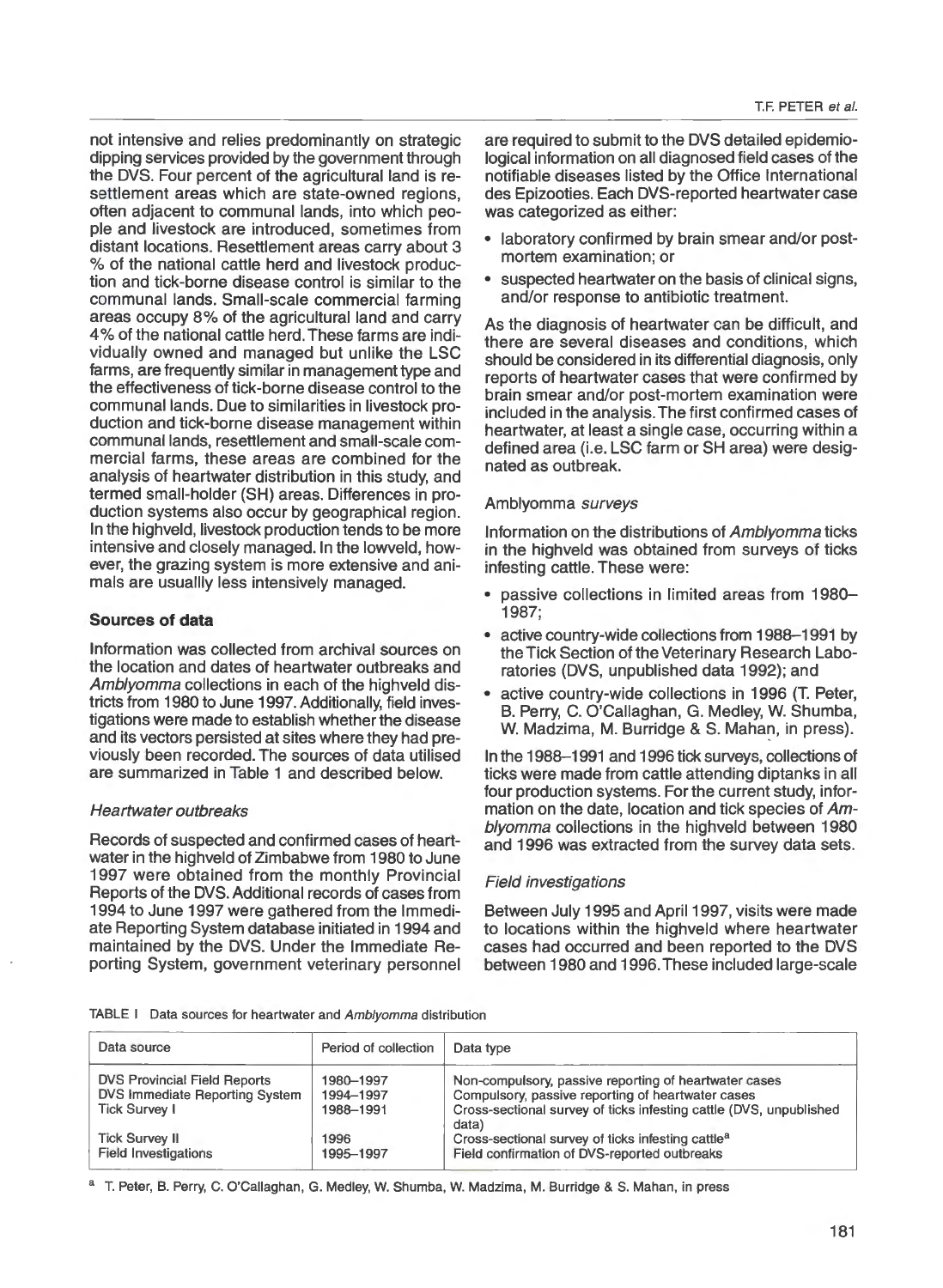The distribution of heartwater in the highveld of Zimbabwe

beef and dairy farms and small-holder areas. This was done to determine whether the disease and vector were established in each area. Five communal lands in the highveld (Mhondoro, Chinamora, Mutoko, Wedza and Zvimba) were visited between July 1995 and August 1996. Cattle attending one to four diptanks within each communal land were examined, prior to dipping, for Amblyomma ticks and any specimens found were collected and transported to the Veterinary Research Laboratory in Harare. In addition, collections of Amblyomma ticks were made from cattle within two further highveld communal lands (Koronika and Chiduku) by DVS field staff, and the ticks sent to the Veterinary Research Laboratory for analysis. All collected ticks were identified, and attempts were made to isolate C. ruminantium from them. For C. ruminantium isolation, batches of 30-60 ticks from each site were placed in tick feeding bags on susceptible sheep or goats within 24 h of collection. Rectal temperatures of the recipient animals were monitored daily. If an animal developed a febrile reaction ( $>$  40,5 $^{\circ}$ C), an attempt was made to isolate C. ruminantium from its blood plasma between the 2nd and 4th day of the febrile reaction (Byrom, Yunker, Donovan and Smith 1991). Confirmation of death from heartwater was by post-mortem and brain smear examination (Purchase 1945).

Between August 1996 and April 1997, visits were also made to 16 LSC farms in the highveld on which heartwater had been diagnosed and reported through the DVS between 1994 and 1996. Cattle on these farms were examined for Amblyomma. Isolation of C. ruminantium was attempted from ticks from three of the farms, two infested with *A.* hebraeum and one infested with *A.* variegatum. The levels of Amblyomma infestation on the remaining farms were too low to collect sufficient ticks for transmission attempts. Thirty to 60 ticks were used for each transmission attempt.

# **RESULTS**

# **Heartwater and Amblyomma in the highveld**

The pattern of heartwater outbreaks in the highveld from 1980 reveals three distinct periods: 1980-1985, 1986- 1991 and 1992-1997, which differ markedly in the frequency of cases (Fig. 3).

No confirmed cases of heartwater, or Amblyomma collections, were reported to the DVS in the highveld between 1980 and 1985. Between 1986 and 1991 , the first known highveld cases and tick collections were recorded, at low frequency initially within SH areas. Heartwater was reported within seven SH areas within the southern region of the highveld, some lying adjacent to each other (Fig. 4). The presence of *A.* hebraeum has since been confirmed in each of these areas. Amblyomma variegatum has



FIG. 3 Heartwater outbreaks in small-holder and large-scale commercial farming areas in the highveld of Zimbabwe:1986-1997

also been collected from two of the SH areas, Mhondoro and Zvimba communal lands, and was found in association with dermatophilosis in cattle in Mhondoro communal land. Additionally seven LSC farms, mainly within the central and eastern regions of the highveld, reported heartwater and the presence of A. *hebraeum* was confirmed on three of these farms. Between 1986 and 1991, collections of Amblyomma ticks were made from five SH areas and from one LSC farm in the absence of reported heartwater. Three of these SH areas subsequently reported cases of heartwater between 1992 and 1997.

From 1992, the frequency of reported cases of heartwater and Amblyomma collections increased dramatically in both SH and LSC areas (Fig. 5). While the majority infected farms were clustered within the central and eastern regions of the highveld, there also appeared to be some limited northward spread of infection. Reports of heartwater were made in 11 new SH areas, with 70% of reports occurring from 1994 onwards (Fig. 3). Collections of *A.* hebraeum were made in all but four of these areas, three of which were not examined for ticks. One SH area had both *A.* hebraeum and *A.* variegatum (Koronika communal land) while another SH area had *A.* variegatum alone (Kenzamba communal land). Amblyomma ticks were collected in a further 12 SH areas where heartwater had not previously been reported to the DVS. Five of these areas had both *A.* hebraeum and *A.* variegatum and one area had *A.* variegatum alone. Isolation of C. ruminantium was successful from *A.*  hebraeum ticks collected from the communal lands of Chiduku, Koronika, Mhondoro and Zvimba, while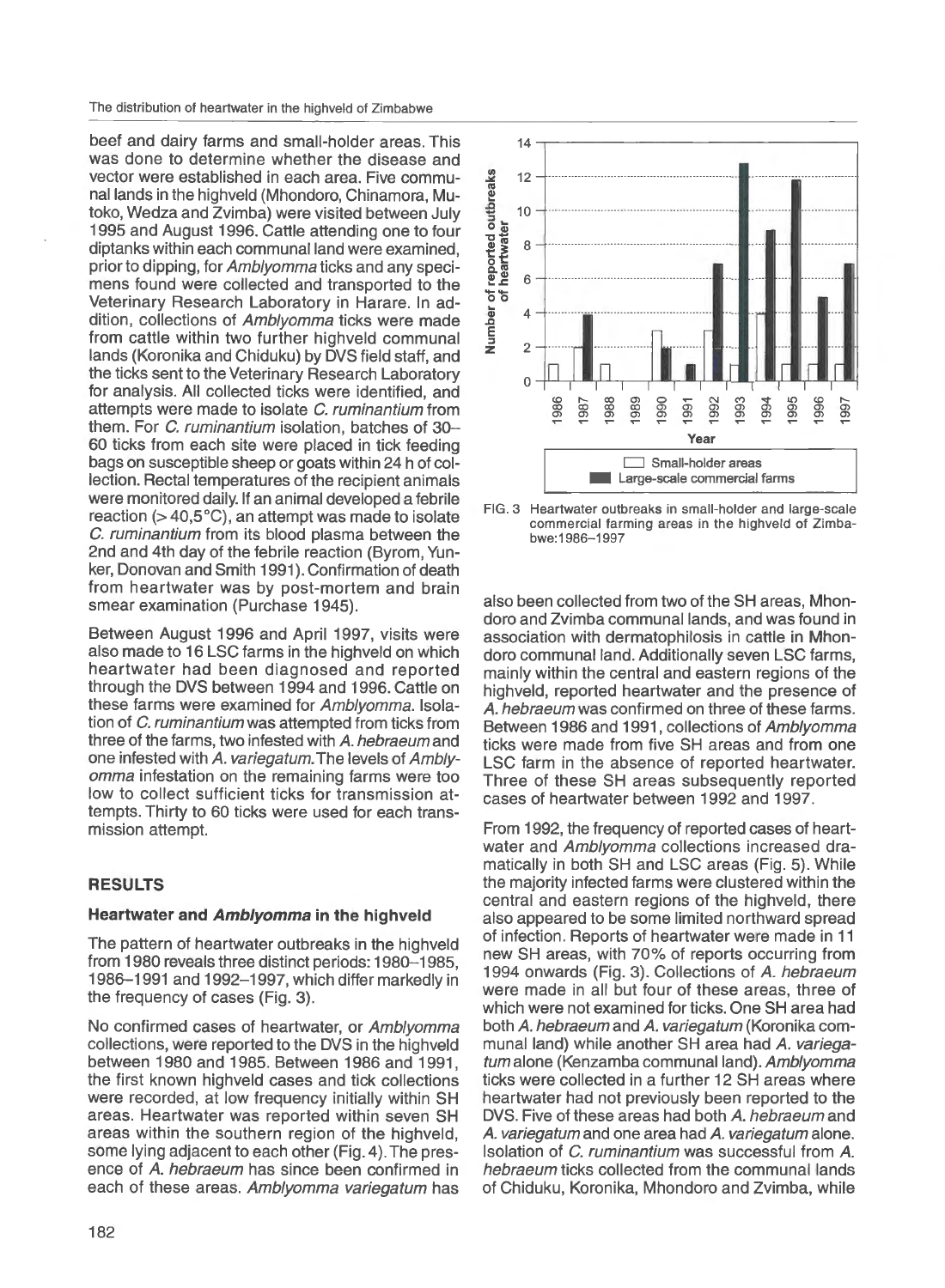

FIG. 4 Heartwater outbreaks in the highveld:1980-1991 (fine lines indicate district borders)

attempts to isolate C. ruminantium from *A.* hebraeum ticks collected in Chinamora, Mutoko and Wedza failed.

Between 1992 and mid-1997, heartwater outbreaks were reported for the first time on 53 highveld LSC farms (Fig. 5). The presence of *A.* hebraeum was confirmed on 15 of the farms and *A.* variegatum was collected on three farms on which heartwater occurred and one farm on which the disease had not yet been recorded. Cowdria ruminantium was isolated from *A.* hebraeum ticks collected from one of two heartwater-positive farms tested, but an attempt to isolate C. ruminantium from *A.* variegatum ticks collected on a heartwater-positive farm failed.

These studies indicate that heartwater, *A.* hebraeum and *A.* variegatum initially became established in the southern area of the highveld between 1986 and 1991. The infection has persisted mairly in this area, as evidenced by the increase in reported cases post-1991, though is clustered in the central and eastern regions. The northern regions of the highveld appear, at present, to be predominantly free of the disease.

# **DISCUSSION**

Heartwater and two of its vectors, *A.* hebraeum and *A.* variegatum, have become well established within the previously heartwater-free highveld of Zimbabwe, placing large numbers of livestock at risk and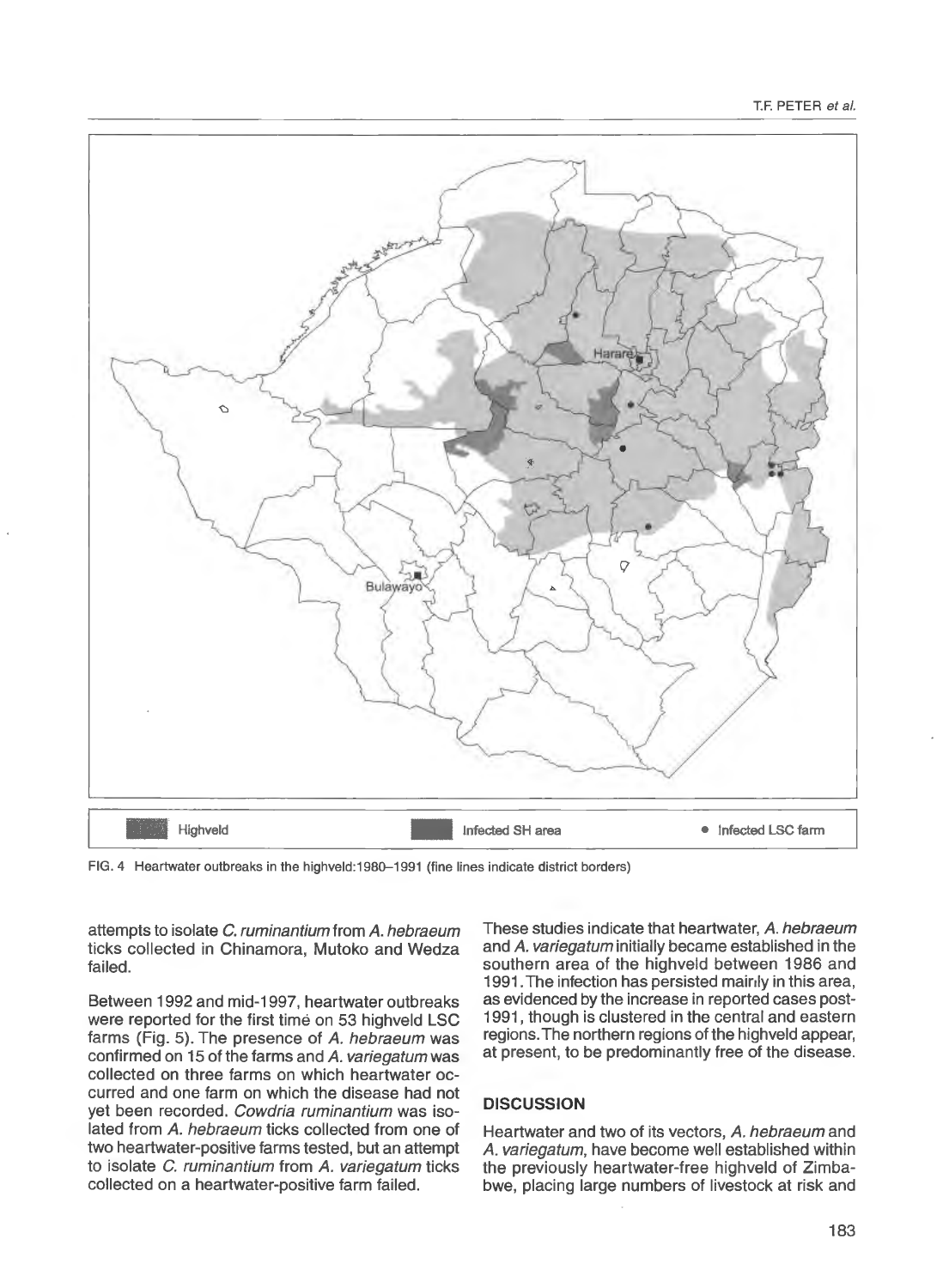The distribution of heartwater in the highveld of Zimbabwe



FIG. 5 Heartwater outbreaks in the highveld: 1980-1997 (fine lines indicate district borders)

confirming predictions made about the increased importance of the disease in this region (Norval et al. 1992; Norval et al. 1994). Although this study documents a dramatic rise in the incidence of heartwater reports between 1986 and 1997, it is difficult to determine when and how the spread of the disease may have occurred. The lack of official reports between 1980 and 1985 suggest that heartwater may have been absent from the highveld at that time. The scattered reports made between 1986 and 1990 are suggestive of a gradual introduction of the vector and disease, followed by extensive spread, as indicated by the considerable increase in case reports post-1990. However, in interpreting these results, the following points should be taken into consideration. Firstly,

heartwater is difficult to diagnose in the field. Frequently its diagnosis is not confirmed because brain smears are not prepared and examined for the presence of C. ruminantium. Secondly, DVS heartwater surveillance in Zimbabwe, upon which most of this study is based, is a passive reporting system reliant on limited staff who are responsible for reporting many diseases in large, extensive farming areas. Thirdly, farmers familiar with the disease may not report cases if they have treated them successfully and have had few losses, or because they fear the imposition of quarantine restrictions. Finally, as heartwater was made a notifiable disease in Zimbabwe only in 1993, cases occurring before to this would not necessarily have been reported to the DVS. The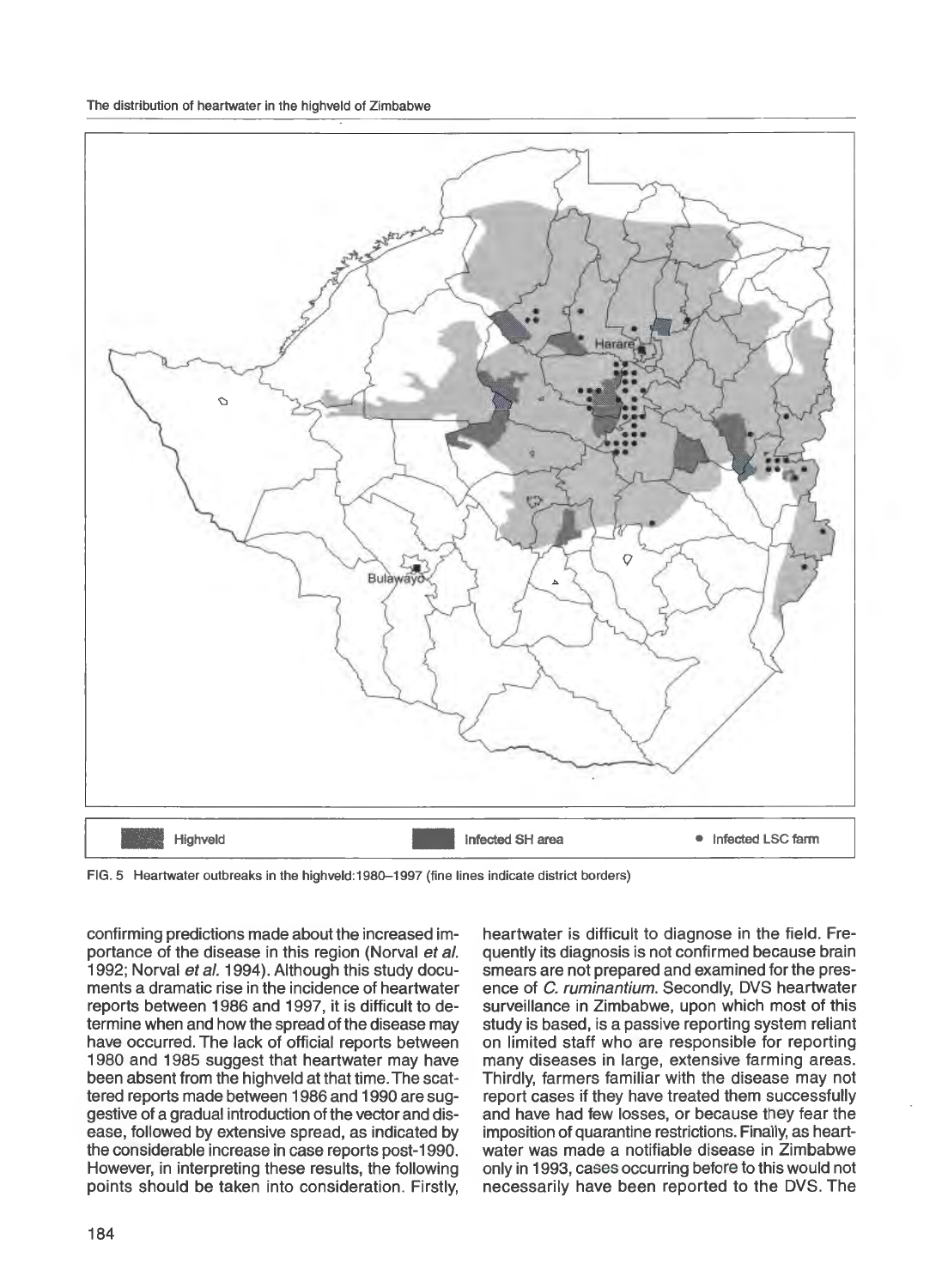result is that there is likely to have been an underreporting of the disease, particularly prior to 1993. The increase in reported heartwater cases and Amblyomma collections after 1993 may be partially due to increased vigilance and frequency of reporting and to the active studies, i.e. the field investigations and country-wide tick surveys. As the efficacy of disease monitoring was probably not uniform throughout the study period, the retrospective analysis of heartwater incidence presented here is not a definitive account of the spread of the disease. However, it does provide preliminary observations of heartwater incidence and distribution in the highveld in recent years and tentative suggestions as to how the disease may have spread.

The pattern of heartwater outbreaks in the highveld suggests that the introduction of the disease may have been due both to gradual encroachment from the heartwater-endemic lowveld and to several independent introductions into specific sites within the highveld, followed by expansion from these foci. Cowdria ruminantium infection can only be spread through the movement of infected animals and/or infected vector ticks, and thus movements of cattle and wildlife infested with Amblyomma from heartwater areas into heartwater-free areas are likely to have been primarily responsible. Infection of highveld districts adjacent to the lowveld (e.g. in the eastern highveld region) may have been by contiguous spread due to local straying of cattle between neighbouring properties or inter-farm wildlife movement. Introductions further into the highveld (e.g. in the central highveld region) are more likely to have been associated with long-distance translocations of animals from endemic areas. Norval et al. (1994) suggested that wildlife translocations associated with increased game farming on LSC farms in the highveld may have facilitated Amblyomma spread through the introduction of tick-infested animals, and by providing undipped alternate hosts for the ticks where domestic livestock were effectively dipped. The wild species implicated were kudu (Tragephalus strepsiceros strepsiceros), giraffe ( Giraffa came/opardalis), eland ( Taurotragus oryx) and warthog (Phacochoerus aethiopicus) , which are amongst the major wildlife hosts of *A.*  hebraeum (Norval et al. 1994; Norval 1983; Horak, Potgieter, Walker, De Vos & Boomker 1983; Minshull 1981; Horak, MacIvor, Petney and De Vos 1987), and whose distributions in the highveld approximated the known distributions of heartwater and Amblyomma at the time (Norval et al. 1994). Furthermore, recent experimental studies have demonstrated that kudu, giraffe, eland and blue wildebeest (Connochaetes taurinus) are susceptible to C. ruminantium infection and are capable of infecting *A.* hebraeum ticks (Peter, Anderson, Burridge & Mahan 1998). These animals may therefore have also served as initial sources of C. ruminantium infection for ticks in newly infested areas.

Despite the reasonably clear implication of wildlife movements in heartwater spread, the importation of cattle into the highveld from heartwater-endemic areas, presumably for sale and grazing purposes, has occurred on a larger scale and thus may have played a greater role (T. Peter, B. Perry, C. O'Callaghan, G. Medley, W. Shumba, W. Madzima, M. Burridge & S. Mahan, unpublished data 1998). Water shortages, for example during drought years, and trends towards reduced dipping may have resulted in animals being moved without total removal of ticks, despite DVS regulations stipulating that animals should be cleaned of ticks prior to translocation. The introduction of infested and likely infected cattle into the highveld, where dipping intensity may also have been reduced, is likely to have contributed to the establishment of the vectors and heartwater. Livestock introductions have not been restricted to LSC farms. Resettlement of communal families, as part of the land redistribution programme in Zimbabwe, is likely to have resulted in the importation of cattle into the highveld from remote, possibly heartwater-endemic, areas.

The presence of *A.* hebraeum in the highveld has been previously documented in 1979/80, when dipping was disrupted by the civil war. An alternative explanation for the current distribution of heartwater may be that residual foci of Amblyomma infestation persisted in the highveld after 1980 and expanded when dipping intensities were reduced due to financial restrictions and/or drought-induced water shortages. In areas where cattle are intensively dipped, heartwater may not occur in the cattle population, but Amblyomma and C. ruminantium might exist in an independent association with wildlife. As the distribution of Amblyomma was not actively surveyed between 1980 and 1986, the observation that *A.* hebraeum had been eradicated from the highveld (Norval et al. 1992; 1994) may have been premature. In addition, it has been noted that the resumption of dipping services in communal lands after the civil war was unlikely to have effected total control of Amblyomma ticks due to:

- the use of the acaricide dioxathion which has a short residual period; and
- the slow restoration of dipping infrastructure and dip attendance damaged during the war (Norval et a/. 1992).

It has been suggested that the highveld conditions may be climatically and vegetationally unsuitable for the surviVal of Amblyomma ticks (Jooste 1967; Norval 1983). Norval et al. (1994), however, demonstrated with the CLIMEX model for ecoclimatic suitability (Sutherst & Maywald 1985), that the highveld climatic conditions are highly favourable for *A.* hebreaum and *A.* variegatum survival. During the present study, visits to infected highveld commercial farms and communal areas on which acaricide usage was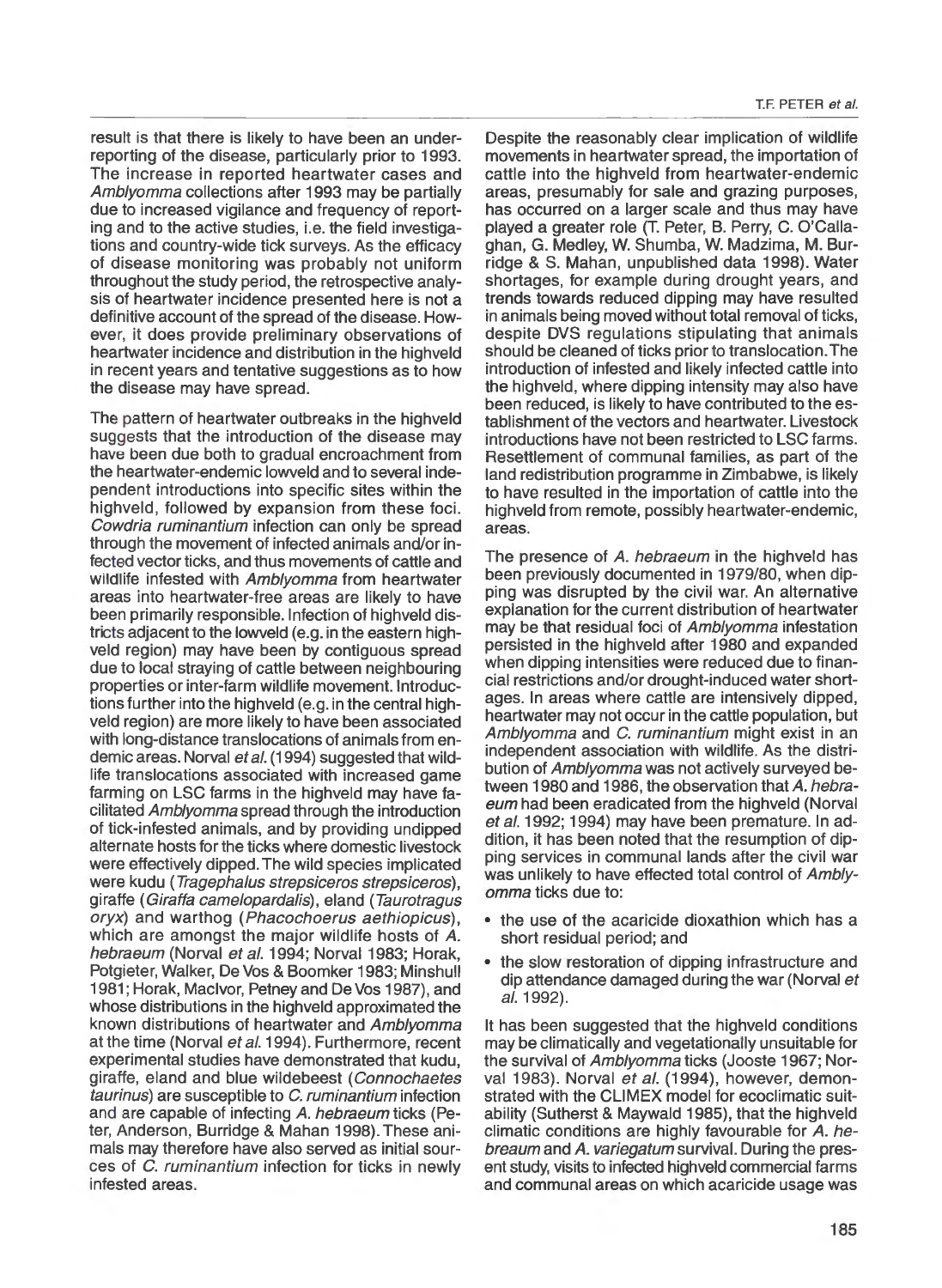limited have confirmed that A. hebraeum can thrive in the highveld and produce infestations of cattle that are at least equal in intensity to those of cattle in the lowveld (unpublished observations). Furthermore, A. hebraeum appears to have spread more aggressively into the highveld than A. variegatum and has been associated with the majority of heartwater outbreaks. This supports previous field observations in Zimbabwe (Norval et al. 1994) and Mozambique (Asselbergs, Jongejan, Ranga, Nevis & Alfonso 1993) which suggest that A. hebraeum is a more aggressive vector and causes more severe outbreaks of heartwater. Additionally, Mahan, Peter, Semu, Simbi, Norval & Barbet (1995) demonstrated that A. hebraeum can carry higher intensities of infection with certain strains of C. ruminantium than A. variegatum. The spread of A. variegatum, nevertheless, has resulted in the introduction of another debilitiating disease, dermatophilosis, to new areas.

In 1994, Norval et al. predicted that heartwater could spread throughout Zimbabwe and they proposed three options for heartwater control in the highveld:

- to re-introduce intensive dipping to eradicate the vectors;
- to establish a buffer zone of intensive tick control along the margins of the highveld; or
- to continue with reduced dipping and allow heartwater to become endemic in the highveld.

As heartwater is already established in the highveld and some introductions appear to have been caused by long-distance translocation, the second option is no longer realistic. As dipping in communal lands is unlikely to intensity due to economic limitations on this government-subsidized service, eradication of Amblyomma from the highveld is also unlikely to be achieved. Furthermore, the existence of substantial populations of wildlife hosts, which are difficult to treat with acaricide, may make elimination of the vector impossible. The option of promoting endemic stability tor heartwater (Deem, Yonow, Peter, Mahan & Burridge 1996; O'Callaghan, Medley, Peter & Perry 1998) may be the only option still available. Endemic stability tor heartwater (and probably tor other tickborne diseases) appeared to have been established in some of the communal lands in this study. Amblyomma ticks were common and the isolations demonstrated that *C. ruminantium* infection is present, but clinical heartwater is rarely seen. Within areas not yet affected by heartwater, as well as on LSC commercial farms that have experienced outbreaks of heartwater and re-intensitied tick control, vaccination of susceptible livestock followed by reduced dipping may be the most cost-effective means by which to achieve endemic stability without experiencing heavy losses to the disease (Mukhebi T. Chamboko, C. O'Callaghan, **T.** Peter, R. Kruska, G. Medley, S. Mahan & B. Perry, unpublished data 1998). Heartwater vaccination is currently carried out by inoculation with

virulent infected blood, and requires close monitoring and treatment of vaccinates (Van der Merwe 1987). It is expected that improved vaccines tor heartwater and the other major tick-borne diseases of cattle in Zimbabwe will soon be available. A shift to endemic stability for heartwater through vaccination and reduced acaricide use cannot be accomplished without consideration of the threat from other TBDs. For example, within areas of the highveld affected by Theileria parva infection, which is transmitted by the brown ear tick Rhipicephalus appendiculatus and commonly known in Zimbabwe as January disease, intensive dipping has been carried out on commercial farms and is likely to continue until a vaccine tor this disease is widely available. Similar restrictions will exist in susceptible herds under threat from anaplasmosis and babesiosis. An integrated TBD vaccination strategy will, therefore, be required.

The prediction that, as a result of reduced intensity of livestock dipping, Amblyomma and heartwater will become established in the highveld (Norval et al. 1994) has already been largely borne out and substantial livestock losses due to heartwater have been incurred on many highveld farms **(T.** Chamboko, A. Mukhebi, C. O'Callaghan, **T.** Peter, R. Kruska, G. Medley, S. Mahan & B. Perry, unpublished data 1998). While infection currently predominates within the central and eastern regions of the highveld, some northward spread may be occurring and future losses will be high if effective control measures are not instituted (A. Mukhebi, T. Chamboko, C. O'Callaghan, T. Peter, R. Kruska, G. Medley, S. Mahan & B. Perry, unpublished data 1998). The rate and pattern of heartwater spread is difficult to predict and will probably be dependent upon acaricide use practices, livestock movement and the presence of certain wildlife species. Further studies are required to evaluate the influence of these factors on the spread of the disease and to help predict the ultimate impact of the disease on the livestock industry.

## **ACKNOWLEDGEMENTS**

This study was supported by grant no. LAG-1328-G-00-3030-00 awarded to the University of Florida by the United States Agency tor International Development. We are grateful to Lameck Chakarungama for assistance in the field and collections of ticks from Mutoko, to Gillian Smith for performing the C.ruminantium isolations and Christopher Ncube of the Epidemiology Unit, Central Veterinary Laboratory tor producing the maps. We thank Dr Douglas Bruce of Coopers Zimbabwe for useful discussions and collaboration on studies in Mhondoro, and Drs Thomas Sibanda (GVO Chegutu), Alan Matara (GVO Rusape), Daniel Hove and Lecture Ngwena (GVOs KweKwe) for collections of ticks in small-holder areas. We are also greatly indebted to the DVS field